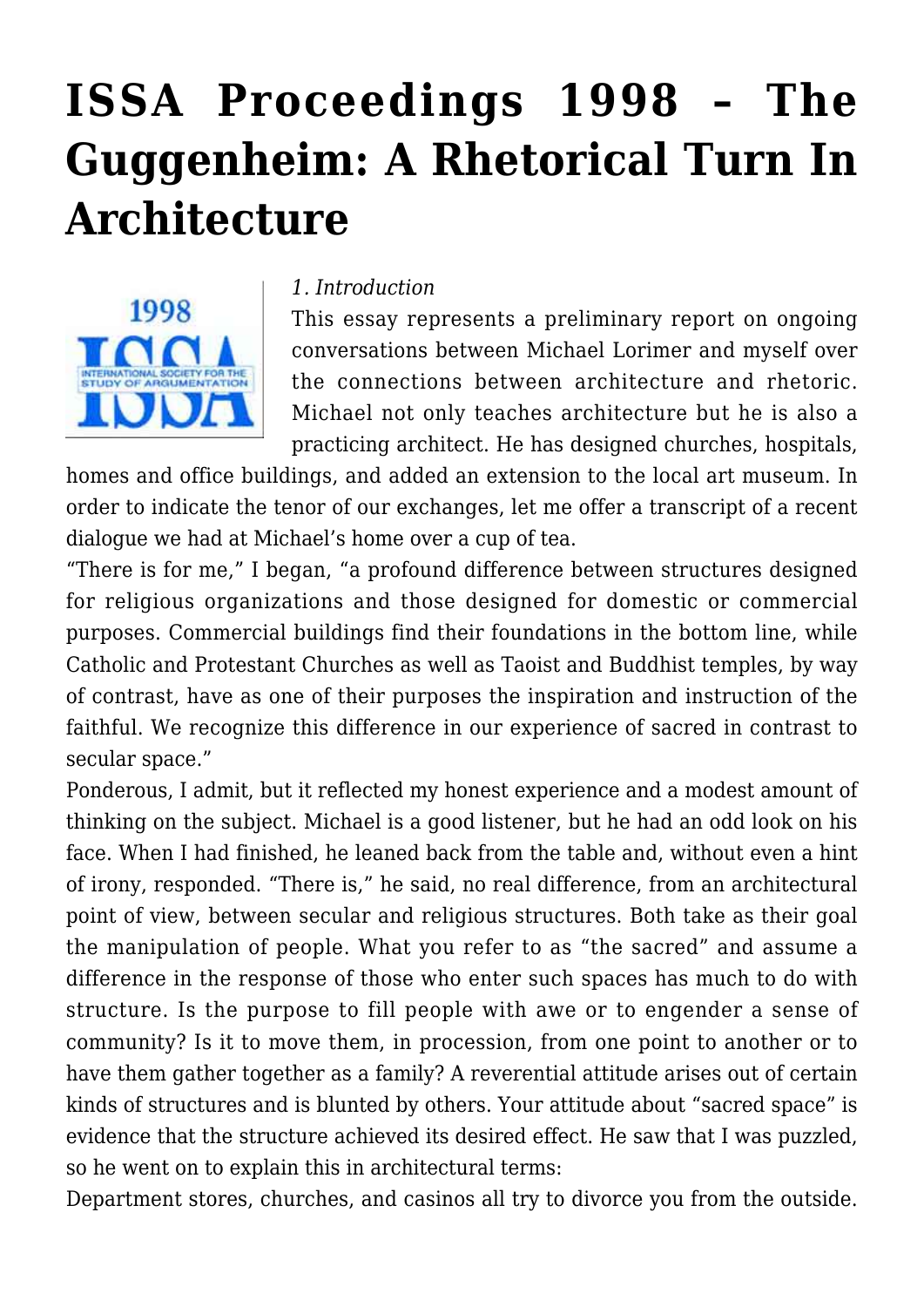None of them has clear glass windows. Airports and fast-food restaurants, on the others hand, try to move you quickly from point A to point B, from inside the structure to outside the structure. Harsh lighting, uninviting colors, noise, a clear vision of the out-of-doors announces their purpose and accounts for the response, seemingly voluntary, of flyers and customers. This all made sense to me, but I asked him if he thought that reflected what architects he knew generally thought or how they are trained in the universities or if this represented his peculiar take on

the subject.

The above is a reasonably accurate transcription, as I took notes on it during and immediately after the exchange. I report it less because I think it conveys something profound, though it certainly did for me, but because it highlights a way of knowing that precedes recorded history and continues to inform the production, reading, and interpretation of books and articles. It is a way of knowing that operates in villages and towns, developed and developing countries, among the rich and poor, those who possess word processors and those who have never heard of them. I report it because academic writing, by its very nature conceals this process, substituting in its place a product, a text flattening out everything into soundless marks on a page or, in the case of this conference, represents presentations filled, one hopes, with lively exchanges afterward into a chapter in these "conference proceedings."

It is important to mark this product-process confusion for a number of reasons, not the least of which is to avoid the silliness that comes from a gradual disengagement from the world of affairs into a quasi-monastic retreat into books, libraries, and web-sites. Leaving off this little polemic in favor of earthy, here and now dialogue, I return to the topic of the new Guggenheim, a rhetorical turn in architecture, and the degree to which Michael's understanding of architects and architecture, which is remarkably friendly to rhetoric, is somehow representative.

# *2. The Rhetorical Function of Contemporary Museums*

This last question weighed upon me: how much weight to place on Michael's analysis. Understand me here. I value his insights and find them profound, but what I wanted to avoid was assuming this his rhetoric-friendly analysis was widespread in the profession. In researching the New Guggenheim, Michael came across an article about museums in, *World Architecture*:

Museums are attracting more visitors than ever before, and although the building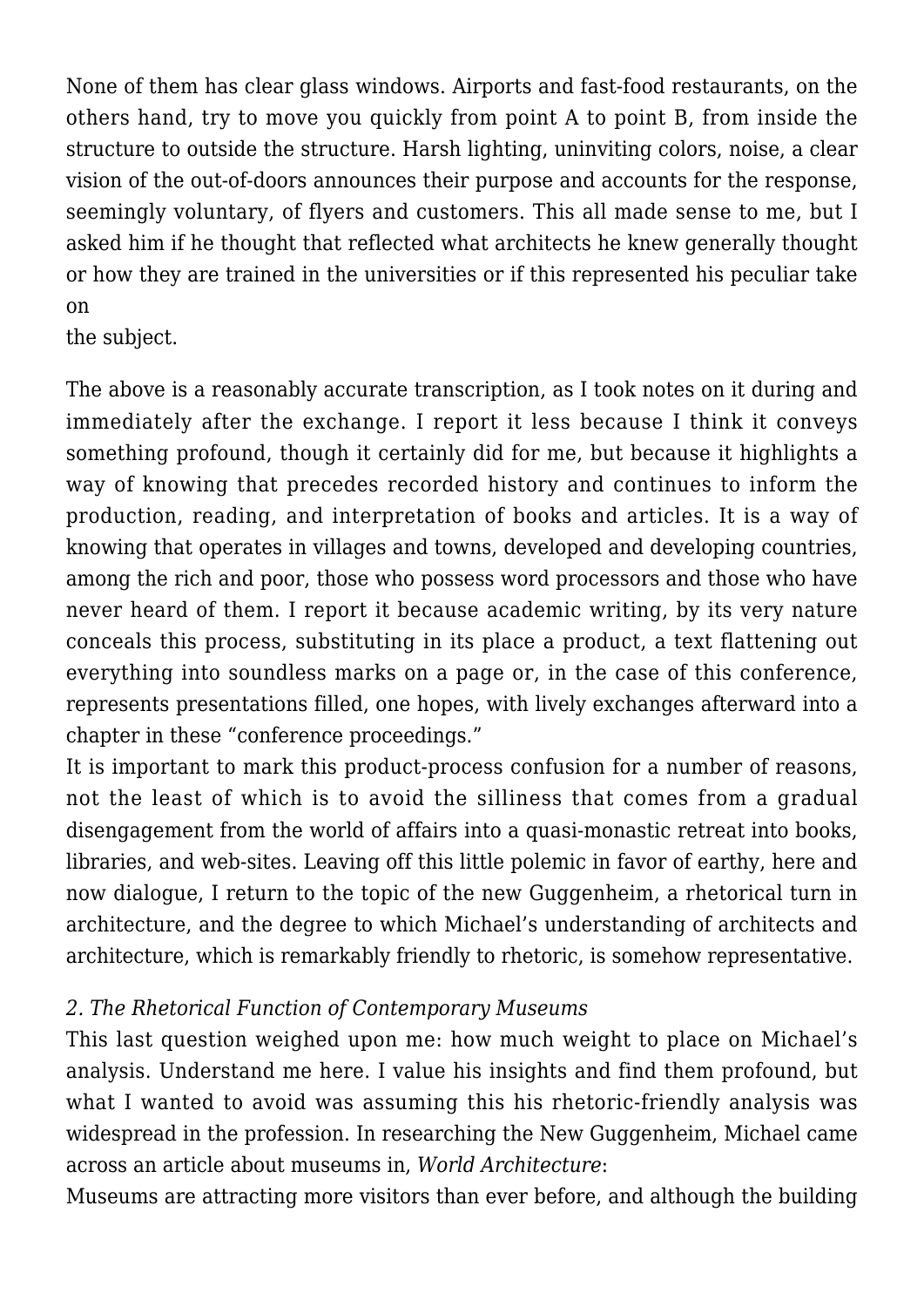boom in Europe is over, in many countries, especially in North America, architects are benefiting from opportunities for new galleries and museums to satisfy the demand. The key to their success is tourism, and the accompanying ticket and merchandise sales (Cost 1997: 106).

Apart from the importance of profits in understanding museums is the emphasis on building them to attract audiences. What this refers to is an effort to attract audiences able and willing to spend money (which is to say that somewhere near the heart of the museum industry is a conscious and quite concrete effort to create a structure that will accomplish this task). It is not too great a stretch here, given the various kind of museums that one might build – children's, science, high-tech, rock and roll, sports halls of fame, as well as art – that those who design these structures must give some thought to the available means of persuading audiences to enter into their enclosed, semi-sacred spaces.

## *3. Rhetoric in Relation to "Great" Architecture in the Past*

I wondered about the extent to which this kind of analysis, linking building with money, audiences, and politics, worked in relation to "sacred spaces" in the past. The great cathedrals, for example, and the early more academically oriented museums. Michael had recently lectured the faculty and graduate students at UC Berkeley on two seemingly disparate tracks of his work: (a) the use of computers in design (he had in fact recommended CATIA – a software used to design aircraft – to Gehry's firm as appropriate to his approach to architectural design, and it was this software which enabled the successful realization of the Guggenheim), and (b) the restoration of historic structures.

On the extent to which the practical, consciously manipulative was present in early architecture, Michael was not certain. This was so in part because it was a question of conscious intent and in part because, as he remarked, his graduate education had focused on modernist theories of building and on form and material to the exclusion of socio-political and economic issues related to pushing projects and securing commissions.

For twenty years, I had kept a three volume paperback edition of primary documents on art and architecture edited by Elizabeth G. Holt. They stood on my shelves as potential reference works, something someday I might consult. One evening I glanced through them. Michael had told me about the great architect, Abbot Suger, who had built the first Gothic Cathedral at the abbey of St.-Denis in the twelfth century. Happily Professor Holt had included a selection from Suger's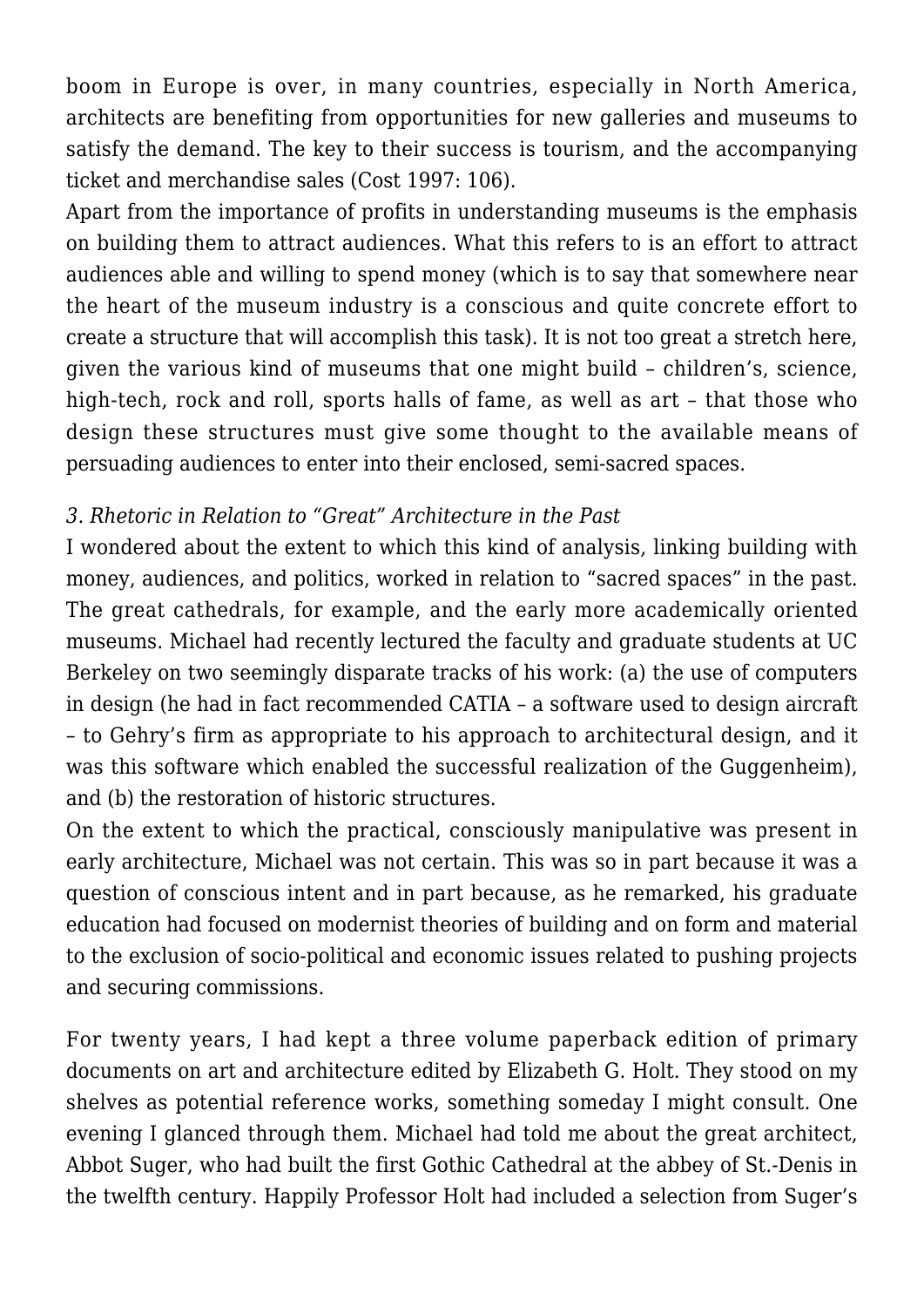memoirs. In English and not in the original Latin, of course, and nearly a thousand years later, his words were nevertheless haunting. They spoke of the purpose of renovation and they fixed on the need to persuade. But persuade in the context not of the here and now of a mundane world but a world toward which the great Gothic Cathedrals pointed as they fluted upward toward the heavens.

Its an odd language, at least to those of us who have backed away from Christianity (or were never there in the first place) and do not feel the need to read theology, but it is a language that locates architecture in relation to potential audiences and desired effect. Suger's copper-guilt inscription on the gilded bronze doors he had cast talks about the effect he was seeking:

Whoever thou art, if thou seekest to extol the glory of these doors,

Marvel not at the gold and the expense but at the craftsmanship of the work Bright is the noble work; but, being nobly bright, the work

Should brighten the minds, so that they may travel, through the true lights,

To the True Light where Christ is the true door.

In what manner it be inherent in this world the gold door defines: The dull mind rises to truth through that which is material And, in seeing this light, is resurrected from its former submersion.

On the lintel over the doors, the abbot's words continue to establish the distance we here and now stand from in trying to fathom the role of architect there and then:

Receive, O stern Judge, the prayers of Thy Suger;

Grant that I be mercifully numbered among Thy own sheep.

As a lamb of God, the architect builds to brighten the minds of the faithful, enabling them to see in the wondrously crafted doors to the Church a deeper and more profound meaning, the earthly doors becoming a metaphor for Christ the true door through which one must past in order to be received into heaven. The doors are gilded, so that the dull mind might be resurrected, so that those obsessed by the wealth of this world might encounter a richer and more rewarding truth.

The same reasoning guides Suger's discussion of the altar:

Into this panel, which stands in front of his most sacred body, we have put, according to our estimate, about forty-two marks of gold; [further] a multifarious wealth of precious gems, hyacinths, rubies, sapphires, emeralds and topazes, and also an array of different large pearls – [a wealth] as great as we had never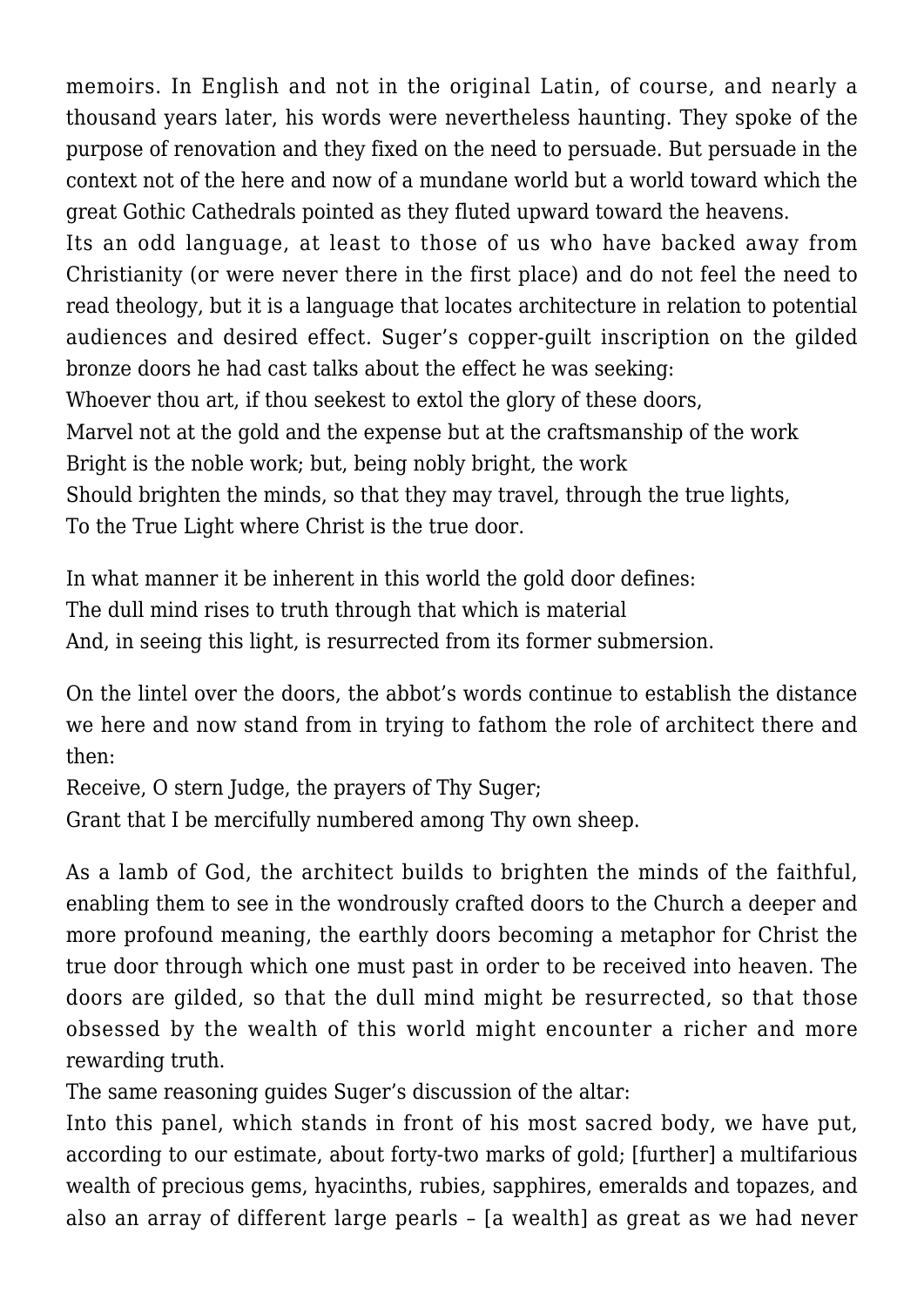anticipated to find (Suger 1957 [orig. eleventh century]: 25).

It does not require much of a leap to see how attractive such a display might be for pilgrims and the visible precedent it sets for making sizable donations. The size of the donation being related both to the nature of the indulgence sought and to what was previously given and to how much this or that abbey or Cathedral might, through its magnificence, command.

I called our friend, Professor Hohmann and asked him how Suger might have responded to our equation of St.-Denis with rhetoric. That the clergy should be resolute and effective in propagating the faith would have struck him as natural enough, but he (Suger) would have though of rhetoric and architecture as correlative arts, related to be sure, but not to be confused. One had to do with persuasive speech, the other with transforming stone, glass, wood and metal into buildings. Michael, on the other hand, thought that the ethos of the period did not distinguish between manifestations of the divine, cosmic order be they spoken, written or built of stone. Later I happened on a collection of essays by the classicist, Harry Caplan. In an essay on medieval preaching, he commented on the carvings of dame rhetoric to be found on various churches and cathedrals throughout Europe.

Michael and I had also talked about museums. I wondered when they had been invented and what had been their purpose. Again I consulted my little reference work and here happened across one Alexander Lenoir who, in 179l, had been charged in the aftermath of the French revolution with organizing a depot for art objects acquired from the Church. The paintings went to the Louvre, while the medieval and renaissance sculpture, church furnishings, and stained glass went into the Musee des Monuments Francis. *The Oxford Companion to Art* tells us that he arranged in the cloister and gardens at a convent in Paris some 500 examples of French art that included the finest French work of the Middle Ages now known to us.

Lenoir in his memoirs speaks with pride about his efforts at recovering the royal vaults from the Abbey of St.-Denis which had been burned to the ground during the civil war. After the defeat of Napoleon and the restoration of the monarchy, Lenoir was made Administrator of Monuments at St. Denis. In l816, the Museum was suppressed and most of the exhibits divided between the Louvre and the Ecole des Beaux-Arts or returned to the monasteries and families from which they had been taken. Lenoir's schemes of classification, however, arranging art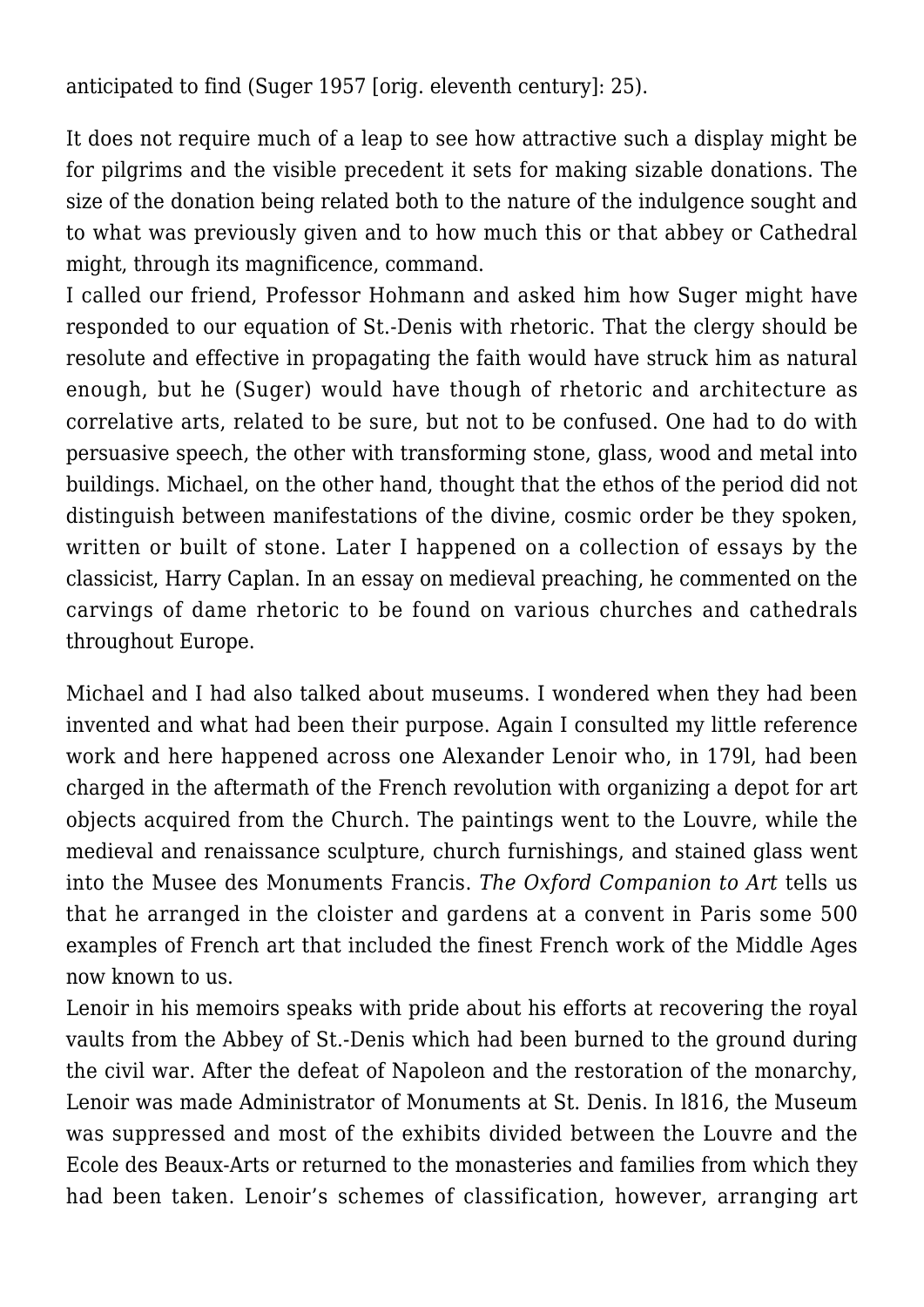according to historical periods (Carolingian, Merovingian, etc.), and his genealogical approach (arranging art work chronologically in an effort to show its rise and decline, as one moved from one room to another) influences art museums up to the present day.

Neither Michael nor I had ever heard of Lenoir. But what was not relevant to our thinking was his argument about the importance of his Musee in 1803. Here he strikes a distinctly pragmatic note: A museum in its institution ought . . . to have two objects in view: the one political, the other that of public instruction. In a political point of view, it should be established with sufficient splendor and magnificence to strike the eye and attract the curious from every quarter of the globe, who would consider it as their duty to be munificent amongst a people friendly to the arts . . . (Lenoir 1966 [orig. nineteenth century]: 281). I think what this meant, in the context of the Napoleonic wars and France's efforts to cement alliances against the English and their allies with France and throughout the world, was that the Musee was ideologically important. Evidence of a superior culture, it could inspire in others a willingness to tender support.

Michael read through my little pass at drawing Suger and Lenoir, St.-Denis and the Musee into our conversation. I thought it thin, not anything that I knew much about beyond reading a couple of selections in an anthology, but both of us found it suggestive. Churches and museums are not simply given, structures we happen onto, enter into, and talk about with our friends. In the here and now of constructing such buildings, we may speak of purpose, design, and effect on specific audiences – the faithful, Christians, revolutionaries, nationalists, potential allies, etc.

A few days later, Michael called. He said that he had a book on the first know architectural design for a building anywhere in the world, the plan of St. Gall drawn up in the eighth century. He brought this book over which turned out to be a three-volume set authored by Horn and Born and published by UC Press. Huge books, they looked as though they contained newspapers. Michael explained that, since its discovery in the eighteenth century, generations of scholars have argued over the plan. It had apparent inconsistencies having to do with a shift between the measurements provided in the text and the actual scale of the drawing. The monastery it so painstakingly laid out seemed never to have been built. Horn and Born, he said, proved quite conclusively that the inconsistencies were actually the result of monastic upheaval of the time, a conflict between two orders with radically different views on the nature and function of monastic life in relation to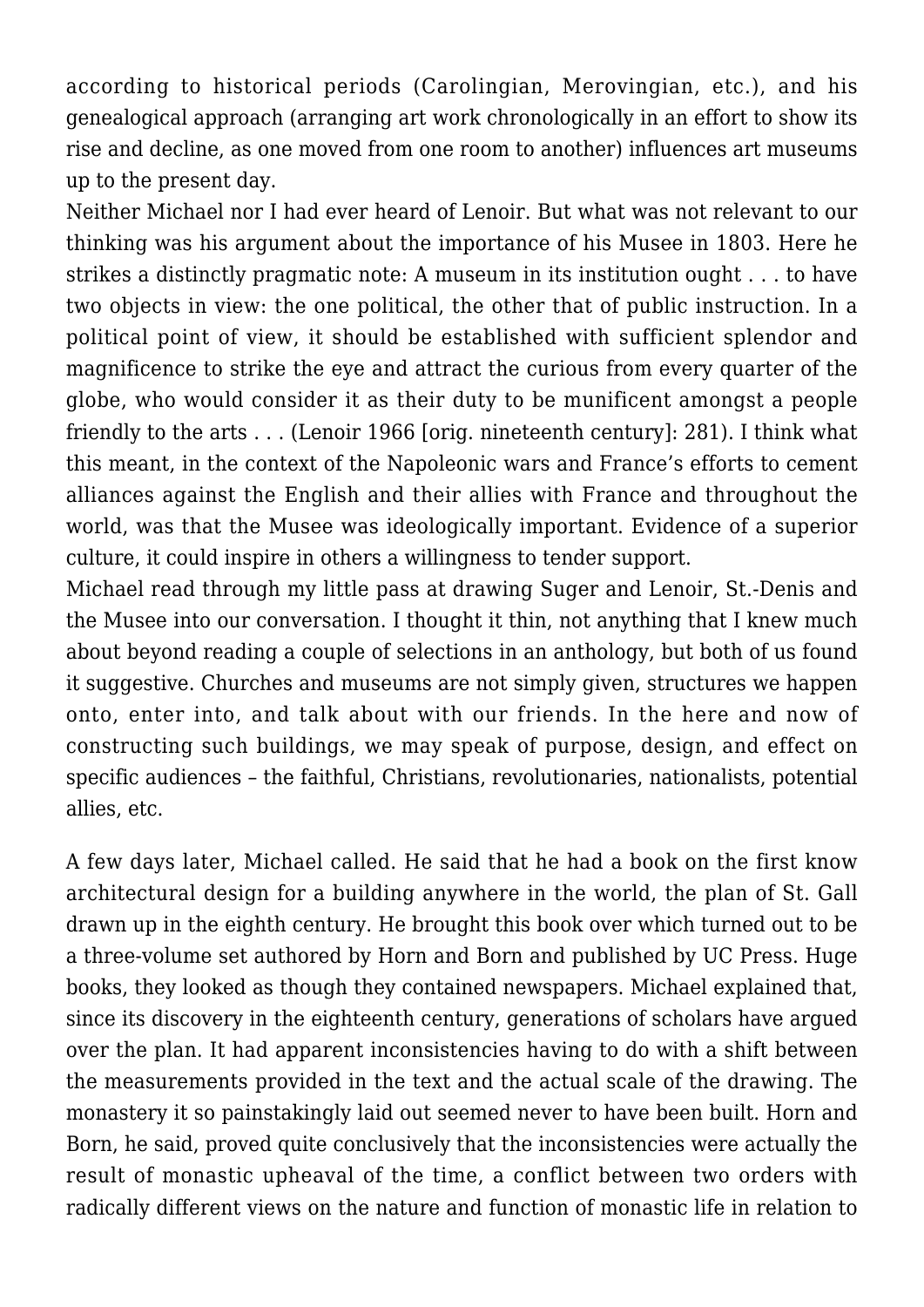the individual and society.

I looked at those books he had dumped down on my table, they were enormous, and asked him if he had ever read them. Many times he said, though not in the last few years. It turns out he had purchased them while still in college and that for him they represented a kind of retreat from day to day cares and confusions. I looked through them briefly. They are a triumph of scholarship and also, as Michael pointed out, an entry into monastic politics and the purposes served by buildings great or small.

## *4. The Rhetoric of the New Guggenheim*

Fortified in the belief that a link between rhetoric and architecture could be shown historically, that it was a fact of contemporary life, at least as Michael understood it and current writing in architectural journals talked about it, and that it was, to coin a phrase, intellectually sweet, we continued assembling documents having to do with Bilbao. Michael cut out articles from journals he subscribed to about the new museum. Both of us did computer searches for information relative not only to the museum but also to Basque nationalists, the history of Bilbao, etc. What follows leaves off the autobiographical approach, organizing our conversations in a way that reveals the utility of a method of analysis which a colleague of ours, and my wife, Professor Wen Shu Lee calls "rhetorical contextualization" (see her essay in this volume).

Instead on fixing on rhetoric as a particular object, carefully differentiated from other objects, rhetorical contextualization seeks to recover the socio-historical dimension of any cultural artifact. Understanding it as "speech," an artifact recovers the notion of speaker or author and with it intent or purpose. As a text, it invites interpretation and does so, as speech necessarily does, in relation to audiences. A critical take on rhetorical contextualization inquires into who did not and does not get to speak, what did not a does not get said, who does and who does not count as the appropriate audience/s.

Rhetorical contextualization situates and transforms an artifact into a relational thing, placing it in relation to what it affirms and what it negates, it also provides for an uplifting vertical move, what Wen Shu calls "inter-rhetoricity." Interrhetoricity contrasts with "inter-textuality" through its efforts to recover both the text and the speakers and audiences in trying to understand historical events as well as efforts to talk about them and then to talk about such talk. Inter-textuality encounters "texts" that range from artifacts to everything that can be talked about and places them in hypothetical space. Inter-rhetoricity encounters texts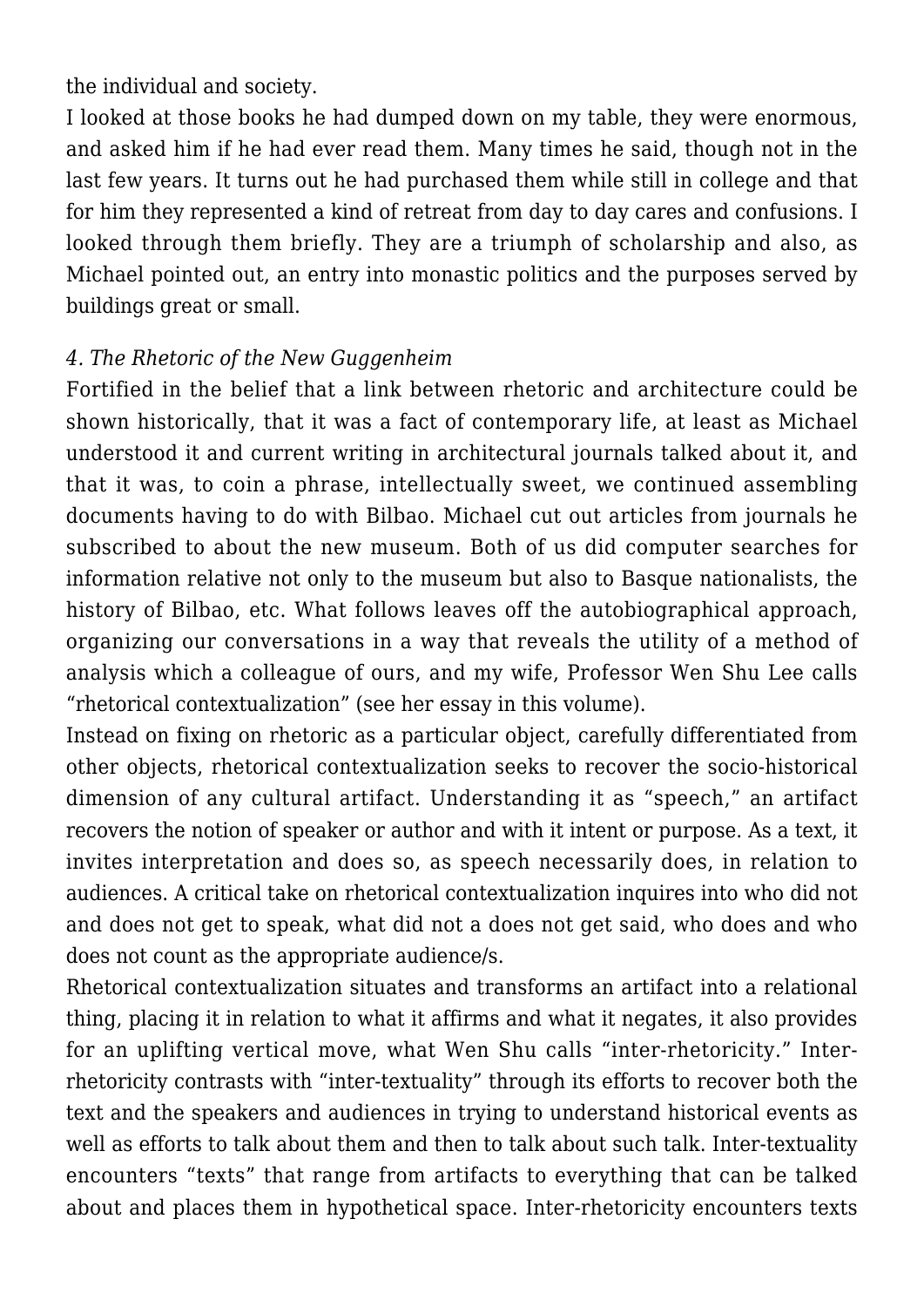ranging from the ridiculous to the sublime, but insists on establishing some human scale in trying to get at their meaning and significance.

Considering the new Guggenheim as speech raises issues that might be lost in paeans to great art (or architecture) and the assumption that great art is both timeless and placeless. Why did the Guggenheim foundation decide to build a museum at Bilbao? This is a group of people. They have names. We know that Thomas Kerns, the Guggenheim's new director, approached people in Venice and Vienna about building a new museum and was turned down.

Why were the Basques in Bilbao interested in building a museum there? So much so that they were willing to provide \$100,000,000.00 for that purpose and, at the same time, relinquish their right to pass on the structure being built? Karen Stein, writing in *Architectural Record*, hazards an answer. In 1991, she writes, members of the Basque regional government concluded that an international institution of contemporary art would bring them cultural prestige and a steady stream of tourism and more importantly tourism dollars to their state capital, Bilbao (Stein 1997: 75). Why were the elites in Spain willing to allow this project to go forward, and it should be remembered that the King of Spain was there to inaugurate the building when it opened. And what was the architect, Frank Gehry, trying to do with this vast, shiny, titanium skinned effort?

On the other hand, we do not know the view of the Church in this matter or, more to the point, Basque nationalists for whom the modernist, late modernist, or postmodern design – an internationalist and decidedly non-Basque in its inspiration and associations – must be considered a political and cultural affront? What were the views of the citizens of Bilbao about the structure or about having such a museum built there?

From questions about the speaker/creators or collaborators and those who were left out and not part of the collaboration, we turn to questions about the speech/text? What is it? An art museum! But what sort? One that, in its structure, dominates, at least in its publicity and certainly in its visual impact in relation to what surrounds it, anything and everything it houses. A post-modern or latemodernist structure housing modern art, the labels are breath-taking and must not be allowed to conceal what this text does not contain. Little that is Spanish and virtually nothing Basque, save for *Guernica*, the painting by Picasso depicting the execution of Basques by Spanish fascists, members of Franco's invading army. A painting promised by Spain (a loan from the museum in Madrid) but which has not yet arrived. When and if it does, it seems unlikely that its connection with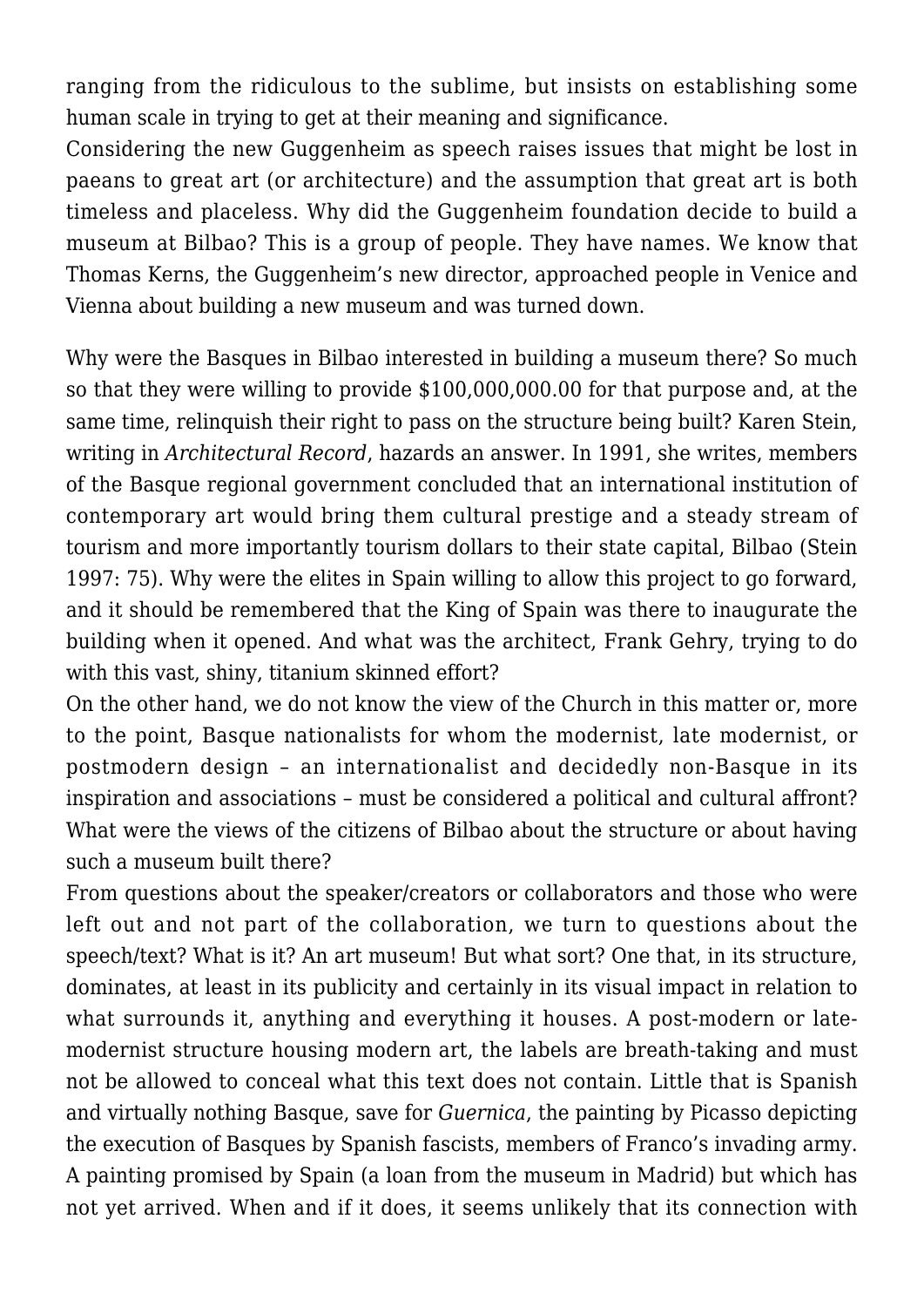Spanish fascism or Basque nationalism will be heavily featured. And if mentioned, it will more than likely be overwhelmed, since it will be surrounded by concentric circles or resolutely non-representational art whose political content, fresh perhaps at one time or another, has bled back into a dark and spreading aesthetic pool of priceless art.

Nothing there will call attention to the more recent executions by Spanish agents or the bombings and executions conducted by Basque guerrillas. Nothing there will focus on the connection between Guggenheim senior whose moneys derived from mining and from breaking up unions in the Western United States. Nothing will indicate that the Guggenheims are Jewish and that Spain expelled its Jews during the reign of Ferdinand and Isabella or that Spanish fascists during the 1940s, including General Franco, came close to bringing Spain into the war on the side of Germany (Churchill authorized the expenditure of what amounts to a bribe of \$100,000,000.00 to keep Spain from entering the war on the side of the Axis powers).

Little or nothing will be said about the origins of the structure itself. The fact that Gehry visited the proposed site and demanded that it be changed and that, after the change, the Guggenheim announced a design competition, inviting an Austrian and a Japanese architect, neither of whom were known for designing museums, to apply and gave them three weeks to submit a plan. Gehry, who had months to prepare, not surprisingly won the "competition." The other designs were never shown. The fact that someone in Gehry's firm, trying to determine what skin to drape over a traditional post and lintel structure, noted that the price of titanium had taken a huge dip, owing to Russia's need to raise capital quickly.

These facts – the fixed "competition," the mundane approach to structure, and the opportunistic use of titanium – will not be inscribed in copper and gilt on the museum doors. Neither will the fact that well-known builders of museums, Richard Meier for example the designer of the new Getty museum, orient their work around providing adequate space and natural lighting for the objects on display or that they and others of their guild have noted that the Guggenheim is ridiculously ill-designed in this regard with its little sky lights and windows high above.

## *5. Architectural Criticism and Rhetoric*

But then the function of the structure is only secondarily about housing art. Its primary function is, as with other new museums, to attract tourists and tourist dollars. This explains something else that will not be talked about inside the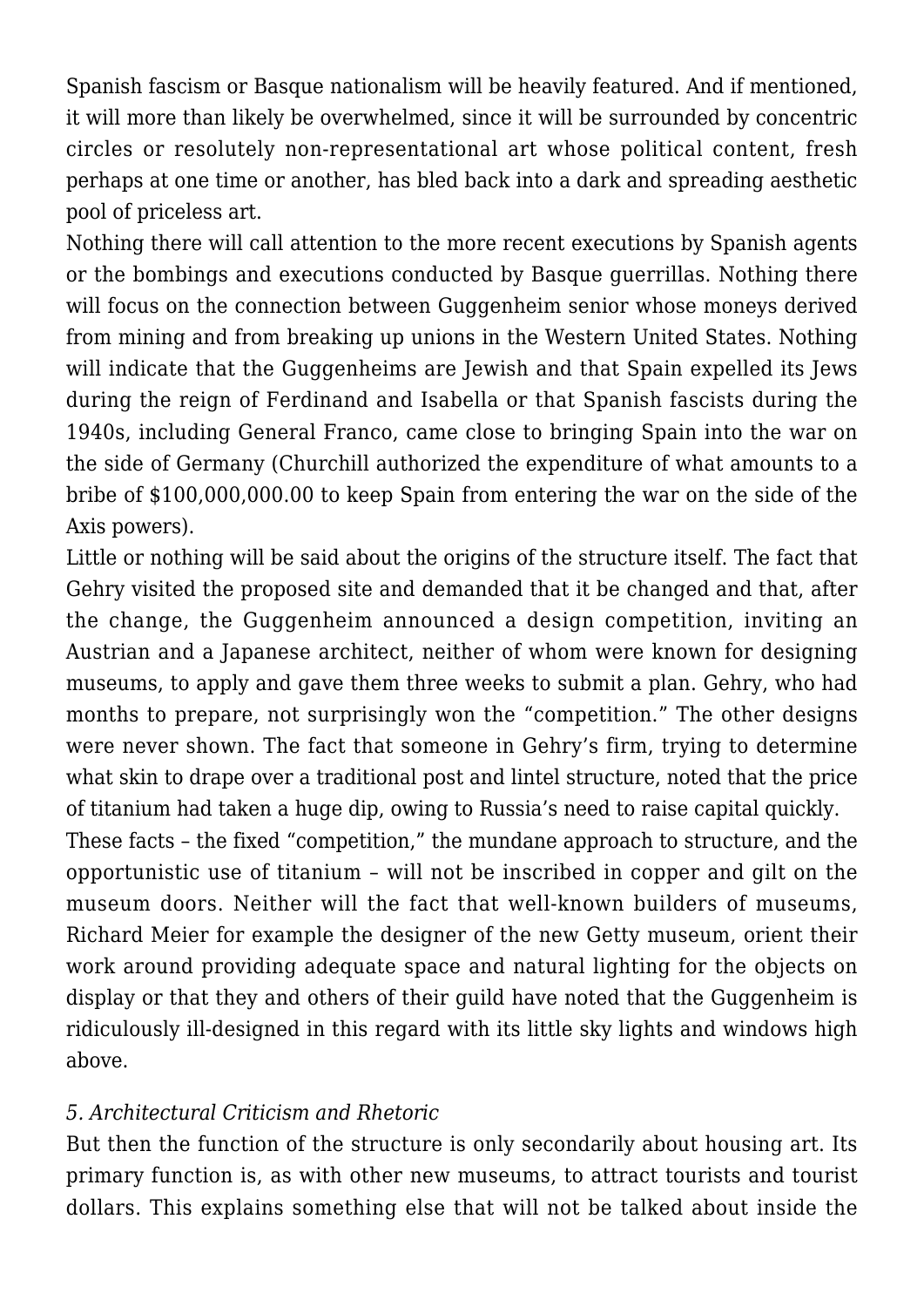museum: The intricate PR campaign (flying in "architectural critics" from newspapers and TV networks and the like to attend the grand opening to be wined and dined for a week at no expense to themselves with an eye to encouraging them to write "dispassionate, objective, neutral" reports of the event) designed prior to the opening. Herbert Muschamp, architecture critic for the *New York Times*, met Gehry in Bilbao for a preview of the museum: "Do you want to see the building?" he asks, when we meet at my hotel. What a card" (Muschamp 1997: 58). Muschamp's title is "The Miracle in Bilbao." "If you want to look into the heart of American art today," he writes, "you are going to need a passport. You will have to pack your bags, leave the USA and find your way to Bilbao, a small rusty city in the north east corner of Spain" (Muschamp 1997: 54).

The puffery is remarkable. Sue Peters wrote a feature story in the San Francisco *Examiner Magazine*, entitled "Basque-ing in Glory":

There are no Jeff Koons' "Puppy" Chia Pets for sale yet, nor even an faux titanium mini-museum key chains. This is a good sign that this city in Northern Spain isn't rushing to exploit its new tourist attraction. But it may soon have to face the fact that it is home to one of the most significant modern buildings of this century, and if you build it – even in a little-known post – industrial town in the heart of Basque country – people will come.

What kind of people will come? They won't be just the art critics: Already, school groups from nearby France, retirees from San Francisco and New York, and local families are making the pilgrimage to the new Guggenheim Museum, whose brilliant architecture defies description – and even photography [a considerable claim given the spread of photos ranging from the front of the magazine and five more in the article (Peters 1998: 58). We will get back to this in examining the audiences for the Guggenheim, but we want to hang onto the extent and success of the PR campaign to reach these audiences.

Since neither of us (the authors of this essay) watch TV, we will have to trust our theoretical instincts in predicting massive campaigns covering the opening on CBS, ABC, and NBC "news" and various cable channels. Magazines like *Newsweek, Time*, and US News also, not surprisingly, featured this event. The "text" of the Guggenheim was being designed even as the structure was being built and, from the standpoint of buying advertising time, it was a multi-million dollar campaign befitting the introduction of a new line of cologne.

Who are the speakers, the players, and who are not? Already, given who the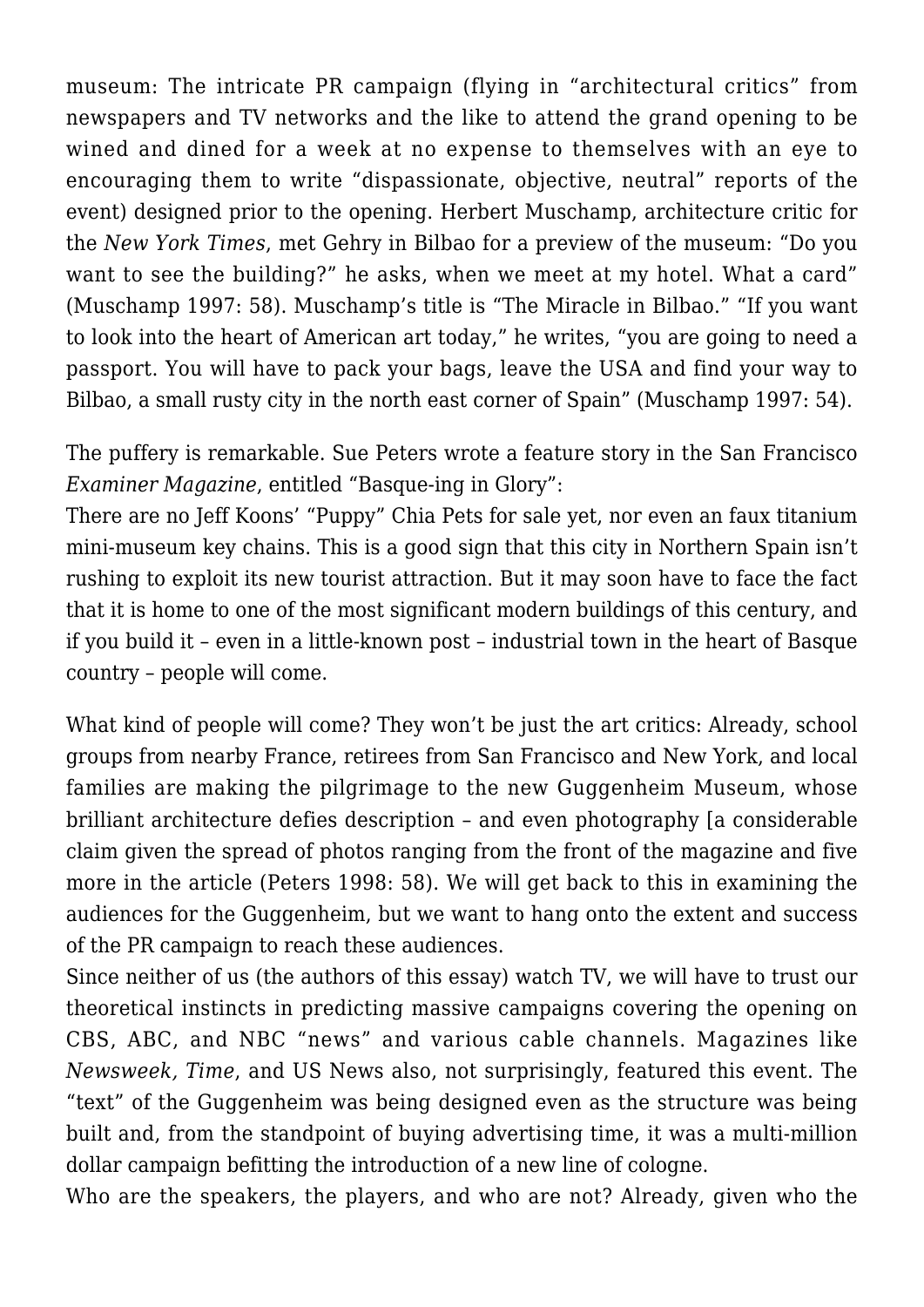speaker/agents are in the process, members of the Guggenheim foundation, the Basque and Spanish elites, Kerns (the director of the Guggenheim), Gehry himself, we can map out various speaker audience relationships. Krens, for example, had to put together a coalition that included members of the above groups who determined whether or not funds would be gathered and dispersed to build something, a museum before Gehry ever got involved. If Kerns could not persuade key decision makers in these groups of the viability of his ideas and later Gehry's "design," the structure would never have made it off the page or out of the computer.

The Guggenheim elite persuaded the Basque elite that building a museum was somehow in their interests to the point of ponying up a hundred million dollars (or was it the Basque elite, armed with a hundred million dollars, persuaded the Guggenheim elite that it should plant its museum in a depressed, rust-belt city in a war zone). What this line of questioning suggests is that we begin envisioning dialogue, negotiation, persuasion as central to the process of design and construction. It further suggests that, with a coalition in place, the money raised, and the building under construction becomes, in our thinking if not in our speech, reified, a "given." It becomes an "art museum", instead of a project whose purpose has to do with attracting tourists, to take only one example.

Once the coalition of decision makers in these various groups is in place and Gehry has been engaged, another audience looms intimately related to whatever shared sense of purpose guides coalition deliberations and collaborative activities. This is the aggregate of PR machinery existing in various countries operating in different media that have the potential of reaching the audiences of potential tourists whose travel plans and willingness to spend is part of the object. Who was responsible for targeting the opinion leaders in the media interested in promoting the arts and more specifically the arts envisioned by the Guggenheim project we do not know. But there is no doubt, surveying the broad based, favorable, and efficacious response from newspapers, magazines, and TV, that somewhere someone or some group was responsible for designing and implementing a campaign.

The strategies employed in this campaign and in the "stories" planted and inspired by this campaign to persuade viewers and readers to place themselves imaginatively in Bilbao, to examine their travel funds to realize this vision, to take the steps necessary to actualize the visit, this constitutes suasion of various speakers in relation to different audiences. Among them wealthy retirees, faculty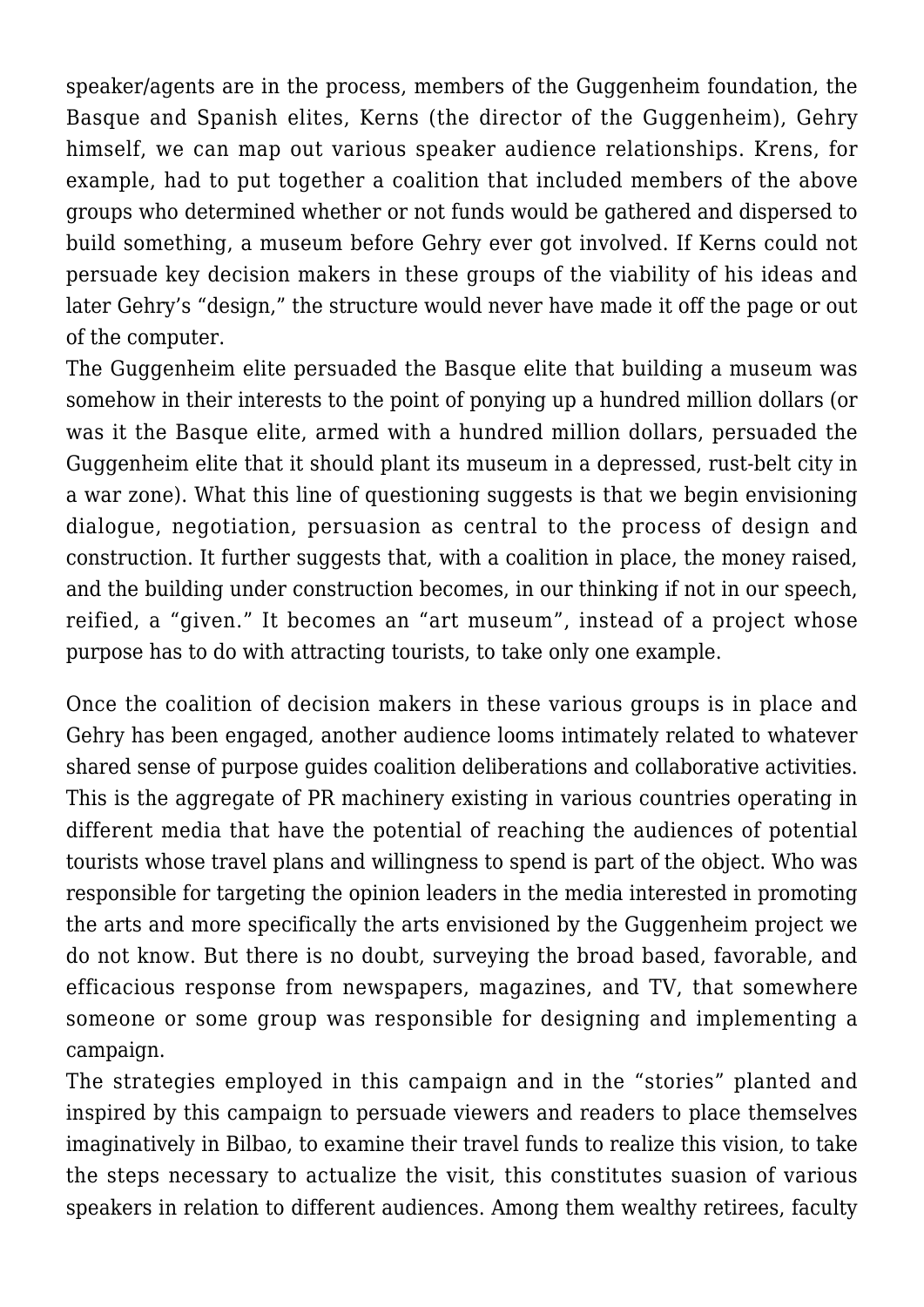and students, culture vultures, women's tours, etc. which, by PR consultants, may be broken down demographically according to age, income, education, nationality, gender, etc. and according to technology.

Another venue for reaching the target audiences, one combining money and travel, lies in the internet. The Guggenheim has a home-page and so does one of the Basque groups, though not the separatists. The Guggenheim page makes no mention of Basques when it celebrates the museum at Bilbao, and the Basque page makes no mention of the Guggenheim and its cultural implications for the Basque people or its economic consequences for the region. Internet surfers, unaware of the politics of web-pages and the importance of what is included and excluded, may be tempted to take in the prose, the pictures, and a succession of informational windows a-critically which is to say equate what is given with what is real or what ought to be or necessarily is.

The audiences who are not included in these calculations are, among others, the poor, those who do not care about "high culture," travel, or talk about the arts. Certain groups of Basques, the separatists for example, may be ignored at one level only to play a role at another as an audience which needs to be neutralized. The agreement to make *Guernica* the centerpiece of the museum may be understood as a message sent to an audience in a position to oppose or disrupt the project and another audience whose willingness to be taxed to create this museum must also, at some point, be taken into consideration.

#### *6. Conclusion*

At the theoretical level, we are content with displaying the potential for pressing certain questions associated with the rhetorical tradition, questions having to do with speaker, message, and audiences (who are the players, and who are not; what is said, and what is not said). Through rhetorical contextualization even the most esoteric text can be dislodged from a hypothetical world of ideas to particulate in the systems that work to create such texts. Through it, the text recovers its place in history. Put another way, no text can be detached from speakers on the one hand or audiences on the other and a critical response to this re-engagement obliges us to identify those who are or have been systematically left out in the production and interpretation of such artifacts.

At a practical level, in relation to the practice of architecture in our time, rhetorical contextualization marks systems in various communities that prevent citizens from participating in or deliberating over the structure of the most important structures in their communities. Yes, there is a text, in the more